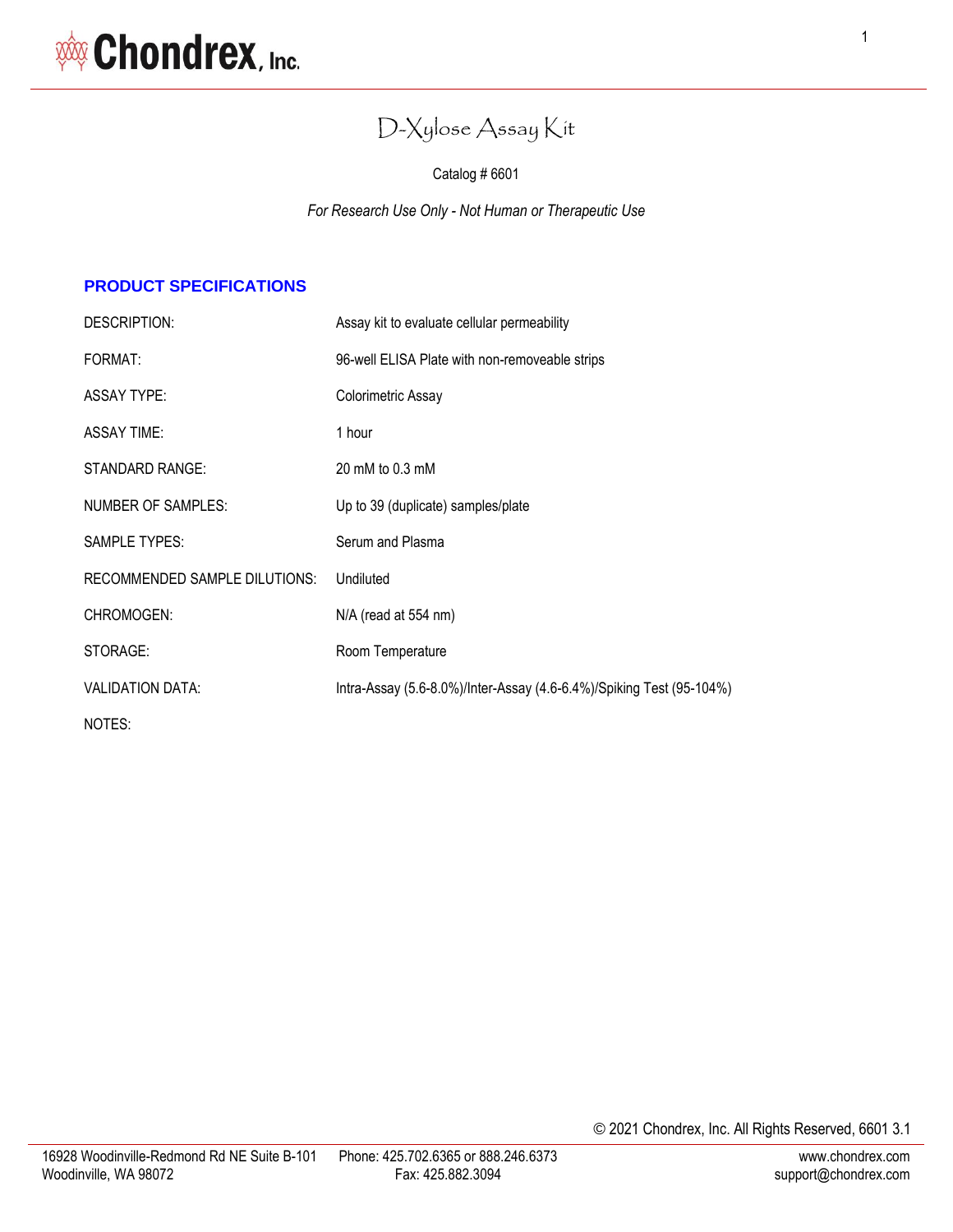Catalog # 6601

*For Research Use Only - Not Human or Therapeutic Use*

#### **INTRODUCTION**

The transport of molecules from the gut into the body occurs either in between the cells or through the cells, paracellularly or transcellularly, respectively. Fluorescent-labeled Dextrans can be used to evaluate paracellular permeability, while D-Xylose, a simple monosaccharide, can be used to evaluate transcellular uptake.

In fact, it may be necessary to use two different markers to evaluate permeability. For example, two groups of rats fed total parenteral nutrition supplemented with two different amino acid cocktails showed an increase in fluorescein isothiocyanate (FITC)-labeled dextran permeability in one group over the other, but no discernible difference in D-Xylose uptake between the two groups (1). This data shows that measuring only one mode of transport may result in incorrect conclusions about permeability.

Chondrex, Inc. provides a D-Xylose Assay Kit (Cat # 6601) in a convenient 96-well plate format, as well as FITC-labeled Dextrans (Cat # 4009:4 kDa and Cat # 4013:40 kDa) to evaluate cellular permeability *in-vitro* or *in-vivo*. Rhodamine-labeled Dextran (Cat # 4014: 70 kDa), which fluoresces at a different wavelength than FITC, is also available, permitting the simultaneous use of two different sized Dextrans which can be individually measured. Moreover, Chondrex, Inc. offers an array of mouse and human anti-bacteria and anti-lipopolysaccharides (LPS) antibody ELISA kits as an alternative method for evaluating gut barrier integrity and proper immune function against these environmental factors. Please visit contac[t support@chondrex.com](mailto:support@chondrex.com) o[r www.chondrex.com](http://www.chondrex.com/) for more information.

| Item                               | Quantity | Amount             | <b>Storage</b>   |
|------------------------------------|----------|--------------------|------------------|
| D-Xylose Standard Solution (66011) | l vial   | 40 mM, 100 µl      | Room Temperature |
| D-Xylose (66012)                   | l vial   | 500 mg             | Room Temperature |
| Reagent 1 (66013)                  | l vial   | 200 mg             | Room Temperature |
| Solution A (66014)                 | vial     | $1.5$ ml           | Room Temperature |
| 96-Well Plate                      | l each   | 8-well strips x 12 | Room Temperature |

#### **KIT COMPONENTS**

#### **REAGENTS NOT PROVIDED**

- 1. Glacial Acetic Acid\*
- 2. Concentrated Hydrochloric Acid\*

\*Please use caution and wear the appropriate protective gear when working with strong acids

#### *IN-VITRO* **PROTOCOL**

Please refer to references 2-5 to establish a working protocol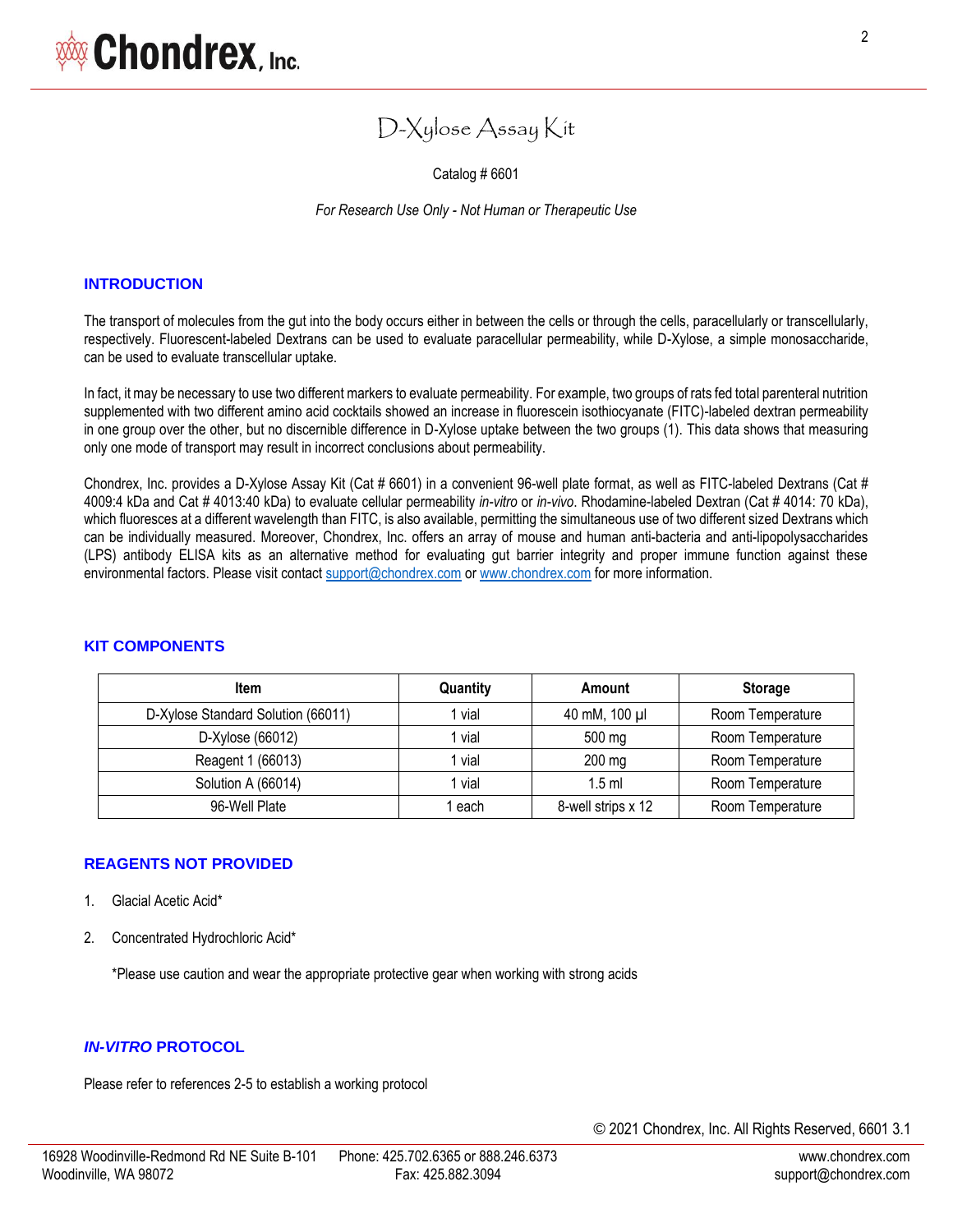# *IN-VIVO* **PROTOCOL**

- 1. Fast mice 4 hours before oral feeding and during the experiment.
- 2. Feed each mouse 200 µl of the D-Xylose solution by oral gavage. The concentration of D-Xylose must be optimized for individual experimental purposes. A 100 mg/ml D-Xylose solution (500 mg D-Xylose in 5 ml PBS) works for most purposes. For rats, feeding 2 ml of a 50 mg/ml solution works for most purposes (1).
- 3. Maintain fasting conditions and wait 1 hour (time may vary depending on individual animals).
- 4. Collect blood by retro-orbital bleeding, then spin, and collect serum (plasma). Proceed with D-Xylose Assay or store at -20°C until use.

NOTE: It is possible to simultaneously evaluate transcellular permeability with D-Xylose and paracellular permeability with fluorescentlabeled Dextrans (Catalog # 4009, 4013, and 4014). However, follow the appropriate protocols, as incubation times for paracellular permeability and transcellular permeability differ. Also, consult the appropriate animal committee for multiple bleedings on the same day.

# **ASSAY OUTLINE**



# **PLATE LAYOUT**



© 2021 Chondrex, Inc. All Rights Reserved, 6601 3.1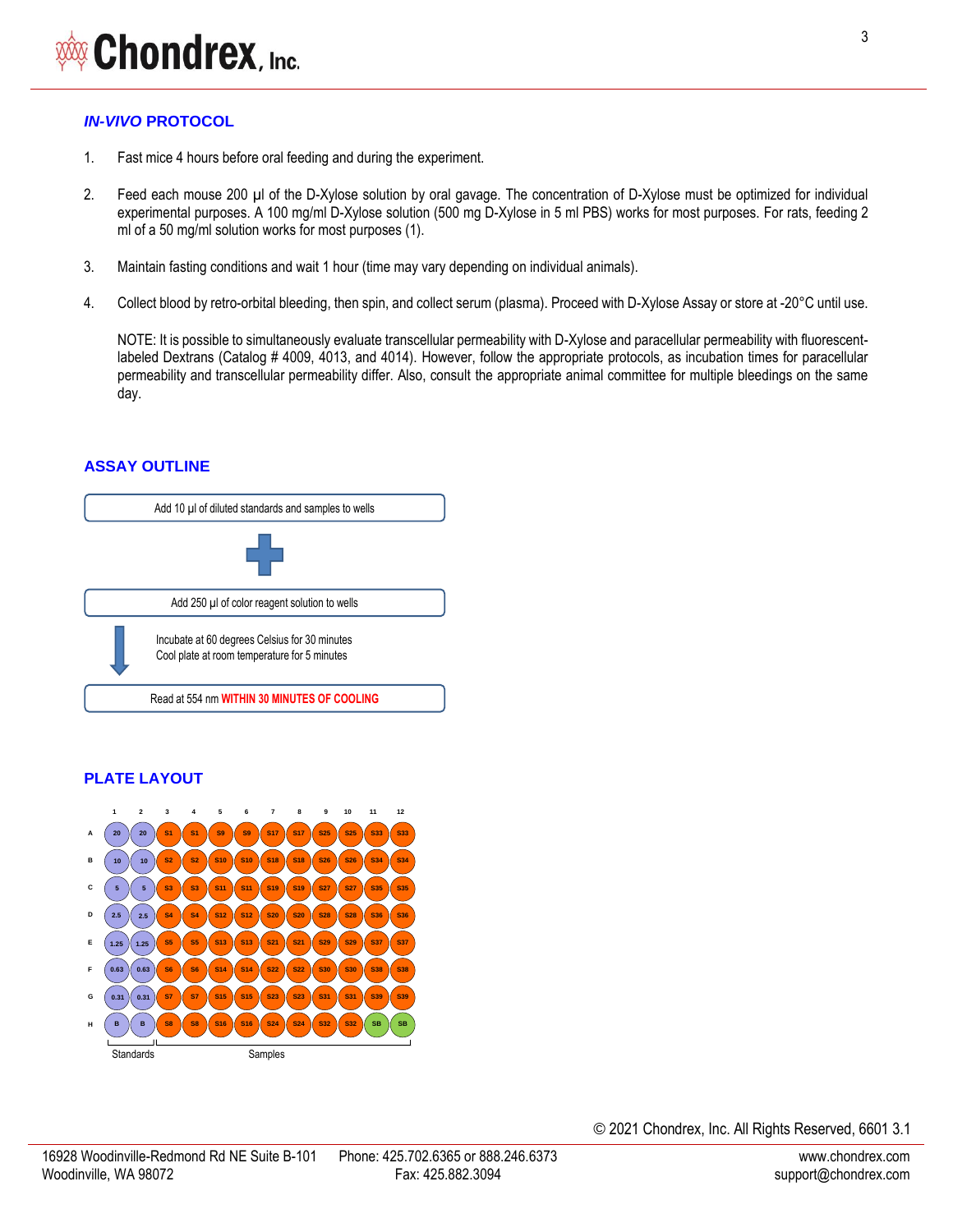#### **NOTES BEFORE USING ASSAY**

NOTE 1: It is recommended that the standard and samples be run in duplicate.

NOTE 2: Cover the plate with plastic wrap or a plate sealer after each step to prevent evaporation from the outside wells of the plate.

#### **ASSAY PROCEDURE**

1. **Prepare D-Xylose Standard:** The recommended standard range is 0.3-20 mM. To dilute the standard, take 50 µl of the D-Xylose Standard (40 mM) and add to 50 µl of Solution A to make a 20 mM D-Xylose standard solution; then serially dilute it with Solution A. For example, mix 50 µl of the standard (20 mM) with an equal volume of Solution A to make a 10 mM solution, and then repeat it five more times to make 5, 2.5, 1.25, 0.63, and 0.31 mM standard solutions (Solution A will be the Blank). The remaining 40 mM Standard Stock solution can be stored at room temperature for use in a second assay. Chondrex, Inc. recommends making fresh serial dilutions for each assay.



2. **Prepare Samples:** Serum samples may be used undiluted. If D-Xylose levels in a sample are above 20 mM, then dilute the sample 2-3 times and re-assay.

NOTE**:** Chondrex, Inc. recommends preparing sample blanks using D-Xylose free serum (plasma) or D-Xylose free culture media because serum or culture media components, such as glucose, may interfere with the assay. Refer to Plate Mapping.

3. **Prepare Color Reagent:** 250 µl of color reagent is required for each well. For example, a 7-point standard, blank, sample blank, and 15 samples, all in duplicate will be 48 wells. Therefore, 12 ml of color reagent is needed. Dissolve 60 mg of Reagent 1 in 12 ml of concentrated acetic acid (AcOH) and 1.2 ml of concentrated hydrochloric acid (HCl). Use caution when working with strong acids.

NOTE: Prepare the Color Reagent just before use. Do not store the prepared solution for reuse in a future assay.

- 4. **Add Standards, Samples and Sample Blank:** Add 10 µl of solution A (blank), standards, sample blank, and samples into designated wells.
- 5. **Add Color Reagent:** Carefully add 250 µl of freshly prepared Color Reagent into each well. Seal the wells with a plate sealer to prevent evaporation during incubation. If only using half the plate, cut the plate sealer in half and save for a future assay. Incubate at 60°C for 30 minutes.
- 6. **Read Plate:** Remove the plate from the incubator and carefully remove the plate sealer. Allow the plate to cool at room temperature for 5 minutes. Next, read the OD values at 554 nm. Read the plate within 30 minutes of cooling. If the OD values of the samples are greater than the OD value of the highest standard point, dilute the samples 2-3 times and re-assay.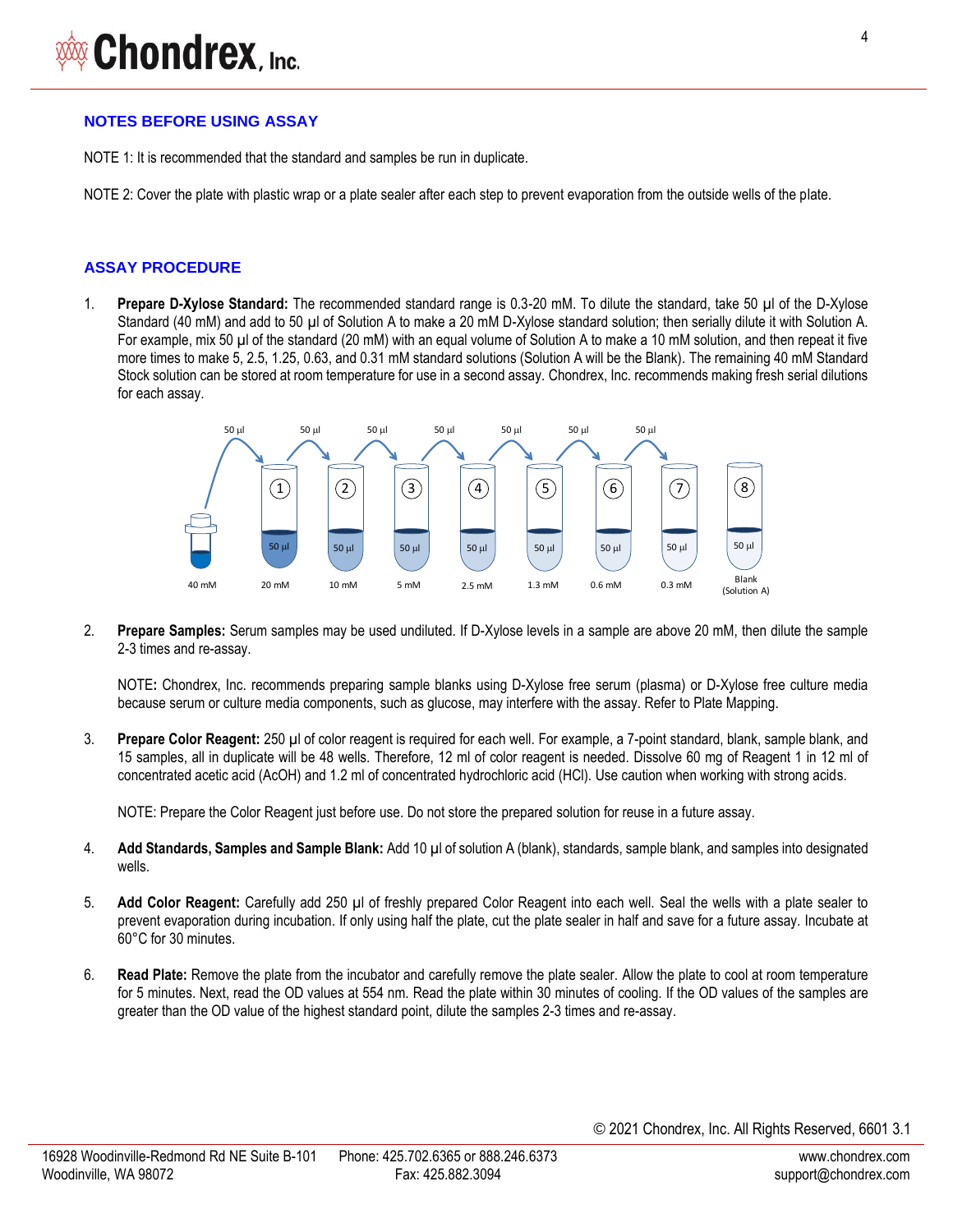# Chondrex, Inc.

# **CALCULATING RESULTS**

- 1. Average the duplicate OD values for the blank (and sample blank), standards, and test samples.
- 2. Subtract the averaged blank OD value from the individual averaged standard, sample, and sample blank OD values. Subtract the averaged sample blank OD value from the averaged sample OD values.
- 3. Plot the subtracted OD values of the standards against the concentration (mM) of D-Xylose. Using a log/log plot will linearize the data. Figure 1 shows representative OD values of the standard range from 0.3 - 20 mM.
- 4. The D-Xylose levels in samples can be calculated using regression analysis. If necessary, multiply it by the sample dilution factor to obtain the D-Xylose concentration in the original sample.

NOTE 1: The D-Xylose concentration can be converted to mg/ml with the following equation.

D-Xylose (mg/ml) = x D-Xylose (mM) 150.13 1000

NOTE 2: Gut bacteria may metabolize D-Xylose, resulting in a lower D-Xylose uptake in the case of gut bacteria overgrowth (6); further analysis to distinguish bacteria overgrowth from impaired passive carrier-mediated uptake may be required.

Figure 1 – A Typical Standard Curve for the D-Xylose Assay Kit



## **ASSAY VALIDATION**

Table 1 - Reproducibility Data for the D-Xylose Assay Kit

| Test               | $0.6$ mM | $2.5 \text{ }\mathrm{m}$ M | 10 mM |
|--------------------|----------|----------------------------|-------|
| Intra-Assay CV (%) | 5.6      | 6.7                        |       |
| Inter-Assay CV (%) | 4.6      |                            | 6.4   |
| Spike Test* (%)    | 104%     | 95%                        | 103%  |

\* Known amounts of D-Xylose were added to samples and then assayed.

## **TROUBLESHOOTING**

For frequently asked questions about assays and ELISAs, please see Chondrex, Inc.'s [Assay FAQ](https://www.chondrex.com/documents/ELISA-FAQ.pdf) for more information.

© 2021 Chondrex, Inc. All Rights Reserved, 6601 3.1